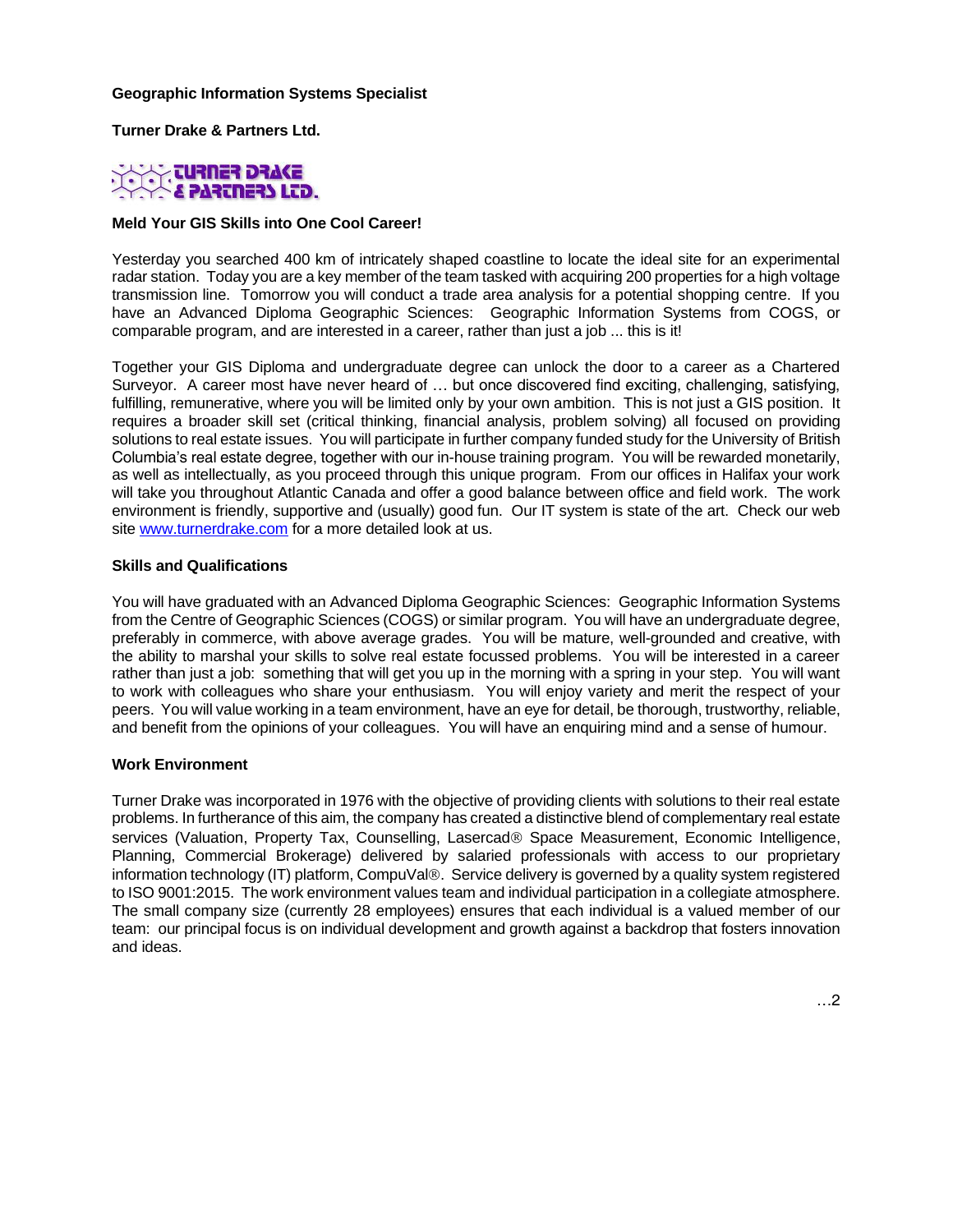# **Training**

We have a choreographed training program which blends company funded study towards the University of British Columbia's real estate degree, our own in house training modules, and on the job training under the guidance of a mentor. We will give you responsibility to take jobs from start to finish within the first two months of you joining us and will carefully increase that responsibility as you gain knowledge and experience. Although you will "live" in our Economic Intelligence Unit, we will expose you to our Lasercad<sup>®</sup> Space Measurement, Valuation, Property Tax, Counselling, and Planning Divisions so that you can benefit from a broad exposure to real estate counselling.

# **The Sexy Stuff:**

We asked the younger members of our professional staff what they enjoyed most about their careers with us. This is what they said:

*"One of the benefits that I saw in working here when I was first starting out was the opportunity to be mentored by some of the most highly-educated and well-respected individuals in the industry (all of whom ultimately proved most generous in sharing their time and expertise).*

*I also saw real estate consultancy to be a unique application of the skills I'd acquired at Dal – it combined them in a way that other disciplines I'd considered (i.e. chartered accountancy and law) did not."*

*"The ability to work independently and take a project from start to finish. I really enjoy the fact that I may be analysing the cash flows from an office building one day and inspecting a shipyard next."*

*"I think a main benefit of working here is that you are able to learn a new field through on the job experience and the knowledge of senior staff and through education, the UBC courses. It is an opportunity to continue your education with a company that is willing to invest in you while gaining experience in a competitive field."*

- *" Working out of the office. Being able to get out of the office and work on site jobs is a bonus.*
	- *Continuous education.*
	- *The mentor program, having someone that can answer all of those little questions that usually cause discomfort to a new employee is a big relief.*
	- *Own office space. Not being in a bull pen set-up is great, because you have privacy.*
	- *Social events with the company.*
	- *In depth work experience as opposed to just being basically an assistant for someone else. You are doing real work with real deadlines."*
- *" Good mixture of in-office and field-work.*
	- *Opportunity to see the inside workings of factories and facilities that no one else gets to see.*
	- *Opportunity for traveling through Atlantic Canada.*
	- *Company funded courses.*
	- *Quick and steady salary jumps (they worked out to be about \$5,000/year in each of the first 5 years).*
	- *Wide variety of property types (hangars/dairies/pulp and paper mills/pawn shops/residential/container terminals/etc.)*
	- *Wide variety of skill sets (financial analysis, critical thinking, negotiation, court work, etc.)*
	- *Working in a medium sized firm (you're not just another person in the firm that most people don't know).*
	- *TDP has a strong reputation."*

# **Compensation**

This is a salaried position with a benefits and pension package, and ample opportunity for regular salary increases.